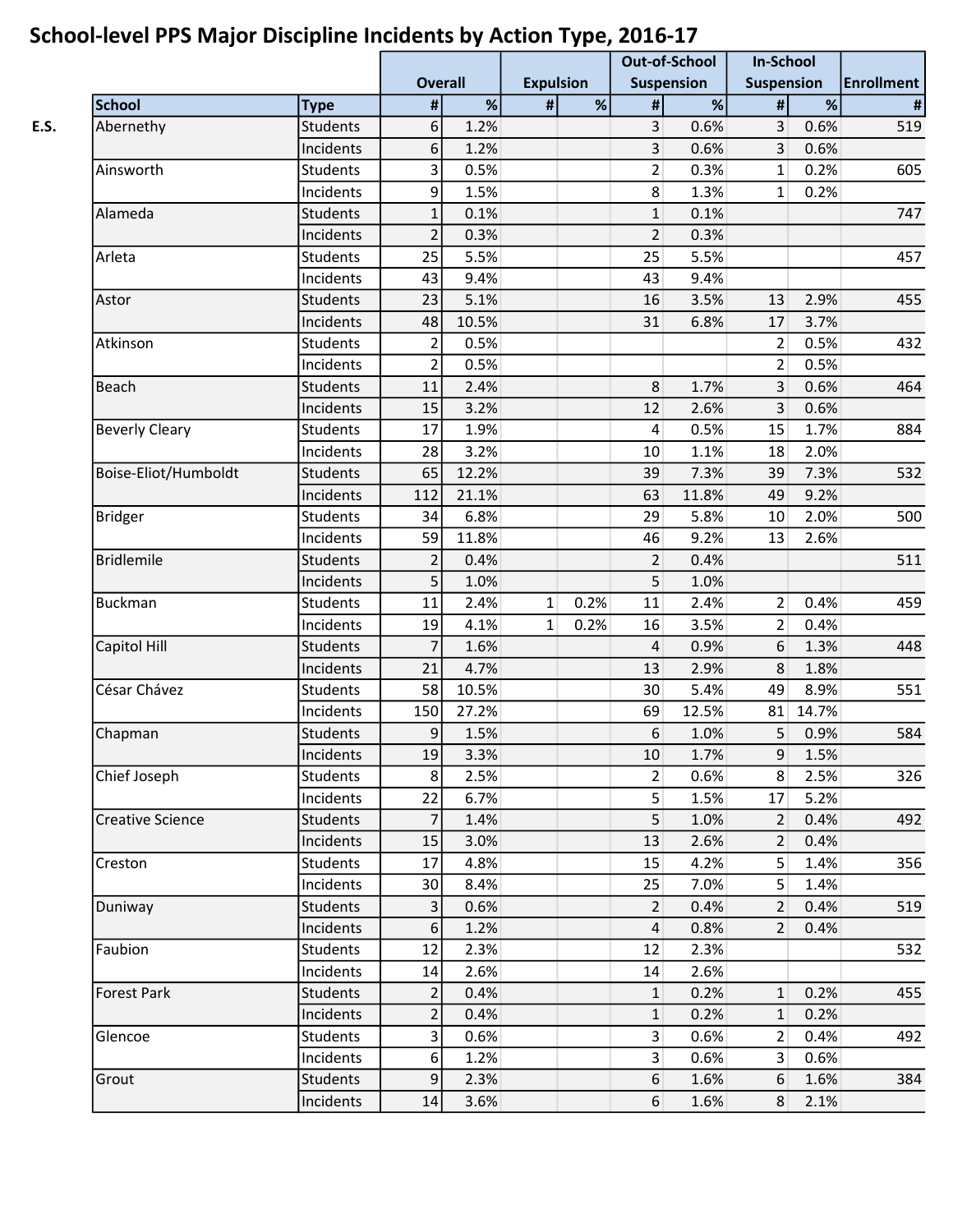|                      |                 | <b>Overall</b>          |       | <b>Expulsion</b> | . . | <b>Out-of-School</b><br><b>Suspension</b> |       | <b>In-School</b><br><b>Suspension</b> |      | <b>Enrollment</b> |
|----------------------|-----------------|-------------------------|-------|------------------|-----|-------------------------------------------|-------|---------------------------------------|------|-------------------|
| <b>School</b>        | <b>Type</b>     | $\pmb{\#}$              | %     | #                | %   | $\pmb{\#}$                                | $\%$  | #                                     | %    | $\pmb{\sharp}$    |
| <b>Harrison Park</b> | <b>Students</b> | 30                      | 4.4%  |                  |     | 30                                        | 4.4%  | $\mathbf{1}$                          | 0.1% | 676               |
|                      | Incidents       | 51                      | 7.5%  |                  |     | 50                                        | 7.4%  | $\mathbf{1}$                          | 0.1% |                   |
| Hayhurst             | <b>Students</b> | 17                      | 3.1%  |                  |     | 15                                        | 2.7%  | 5                                     | 0.9% | 552               |
|                      | Incidents       | 70                      | 12.7% |                  |     | 62                                        | 11.2% | 8                                     | 1.4% |                   |
| Irvington            | <b>Students</b> | 5                       | 1.1%  |                  |     | $\vert 4 \vert$                           | 0.9%  | $\vert 4 \vert$                       | 0.9% | 446               |
|                      | Incidents       | 14                      | 3.1%  |                  |     | 8 <sup>1</sup>                            | 1.8%  | $6\,$                                 | 1.3% |                   |
| James John           | <b>Students</b> | 11                      | 2.7%  |                  |     | 9                                         | 2.2%  | $\overline{2}$                        | 0.5% | 405               |
|                      | Incidents       | 19                      | 4.7%  |                  |     | 16                                        | 4.0%  | $\overline{\mathbf{3}}$               | 0.7% |                   |
| Kelly                | <b>Students</b> | 12                      | 2.0%  |                  |     | 10                                        | 1.7%  | $\overline{4}$                        | 0.7% | 604               |
|                      | Incidents       | 15                      | 2.5%  |                  |     | 11                                        | 1.8%  | $\overline{4}$                        | 0.7% |                   |
| Laurelhurst          | <b>Students</b> | 9                       | 1.3%  |                  |     | 5                                         | 0.7%  | 7                                     | 1.0% | 684               |
|                      | Incidents       | 21                      | 3.1%  |                  |     | 10                                        | 1.5%  | 11                                    | 1.6% |                   |
| Lee                  | <b>Students</b> | 15                      | 3.4%  |                  |     | 3 <sup>1</sup>                            | 0.7%  | 14                                    | 3.1% | 447               |
|                      | Incidents       | 28                      | 6.3%  |                  |     | $\vert 4 \vert$                           | 0.9%  | 24                                    | 5.4% |                   |
| Lent                 | <b>Students</b> | 59                      | 11.3% |                  |     | 52                                        | 9.9%  | 23                                    | 4.4% | 523               |
|                      | Incidents       | 124                     | 23.7% |                  |     | 93                                        | 17.8% | 31                                    | 5.9% |                   |
| Lewis                | <b>Students</b> | 5                       | 1.2%  |                  |     | 5 <sup>1</sup>                            | 1.2%  |                                       |      | 412               |
|                      | Incidents       | 9                       | 2.2%  |                  |     | $\overline{9}$                            | 2.2%  |                                       |      |                   |
| Llewellyn            | <b>Students</b> | 5                       | 1.0%  |                  |     | 5                                         | 1.0%  |                                       |      | 517               |
|                      | Incidents       | 5                       | 1.0%  |                  |     | 5                                         | 1.0%  |                                       |      |                   |
| Maplewood            | <b>Students</b> | 5                       | 1.3%  |                  |     | $\vert 4 \vert$                           | 1.0%  | $\mathbf{1}$                          | 0.3% | 384               |
|                      | Incidents       | 5                       | 1.3%  |                  |     | $\vert 4 \vert$                           | 1.0%  | $\mathbf{1}$                          | 0.3% |                   |
| Markham              | <b>Students</b> | 12                      | 2.9%  |                  |     | 10                                        | 2.4%  | $\overline{2}$                        | 0.5% | 418               |
|                      | Incidents       | 20                      | 4.8%  |                  |     | 18                                        | 4.3%  | $\overline{2}$                        | 0.5% |                   |
| Marysville           | <b>Students</b> | 15                      | 3.9%  |                  |     | 10                                        | 2.6%  | 6                                     | 1.6% | 381               |
|                      | Incidents       | 23                      | 6.0%  |                  |     | 15                                        | 3.9%  | 8                                     | 2.1% |                   |
| MLK Jr               | <b>Students</b> | 19                      | 4.9%  |                  |     | 17                                        | 4.4%  | $\overline{2}$                        | 0.5% | 386               |
|                      | Incidents       | 27                      | 7.0%  |                  |     | 25                                        | 6.5%  | $\overline{2}$                        | 0.5% |                   |
| Peninsula            | Students        | $\sqrt{6}$              | 2.3%  |                  |     | $\overline{4}$                            | 1.5%  | $\overline{4}$                        | 1.5% | 266               |
|                      | Incidents       | 13                      | 4.9%  |                  |     | 7                                         | 2.6%  | 6                                     | 2.3% |                   |
| Richmond             | <b>Students</b> |                         |       |                  |     |                                           |       |                                       |      | 649               |
|                      | Incidents       |                         |       |                  |     |                                           |       |                                       |      |                   |
| Rieke                | <b>Students</b> | 3                       | 0.7%  |                  |     | 3 <sup>1</sup>                            | 0.7%  |                                       |      | 410               |
|                      | Incidents       | $\overline{\mathbf{3}}$ | 0.7%  |                  |     | 3 <sup>1</sup>                            | 0.7%  |                                       |      |                   |
| Rigler               | <b>Students</b> | 26                      | 5.5%  |                  |     | 19                                        | 4.0%  | 14                                    | 3.0% | 472               |
|                      | Incidents       | 86                      | 18.2% |                  |     | 54                                        | 11.4% | 32                                    | 6.8% |                   |
| Rosa Parks           | Students        | 10                      | 3.4%  |                  |     | 10                                        | 3.4%  |                                       |      | 298               |
|                      | Incidents       | 30                      | 10.1% |                  |     | 30                                        | 10.1% |                                       |      |                   |
| Roseway Heights      | <b>Students</b> | 22                      | 3.4%  |                  |     | 9                                         | 1.4%  | 15                                    | 2.3% | 643               |
|                      | Incidents       | 32                      | 5.0%  |                  |     | 14                                        | 2.2%  | 18                                    | 2.8% |                   |
| Sabin                | <b>Students</b> | 4                       | 0.8%  |                  |     |                                           |       | $\vert$                               | 0.8% | 524               |
|                      | Incidents       | 4                       | 0.8%  |                  |     |                                           |       | $\overline{4}$                        | 0.8% |                   |
| Scott                | <b>Students</b> | 34                      | 6.6%  |                  |     | 16                                        | 3.1%  | 25                                    | 4.9% | 512               |
|                      | Incidents       | 66                      | 12.9% |                  |     | 28                                        | 5.5%  | 38                                    | 7.4% |                   |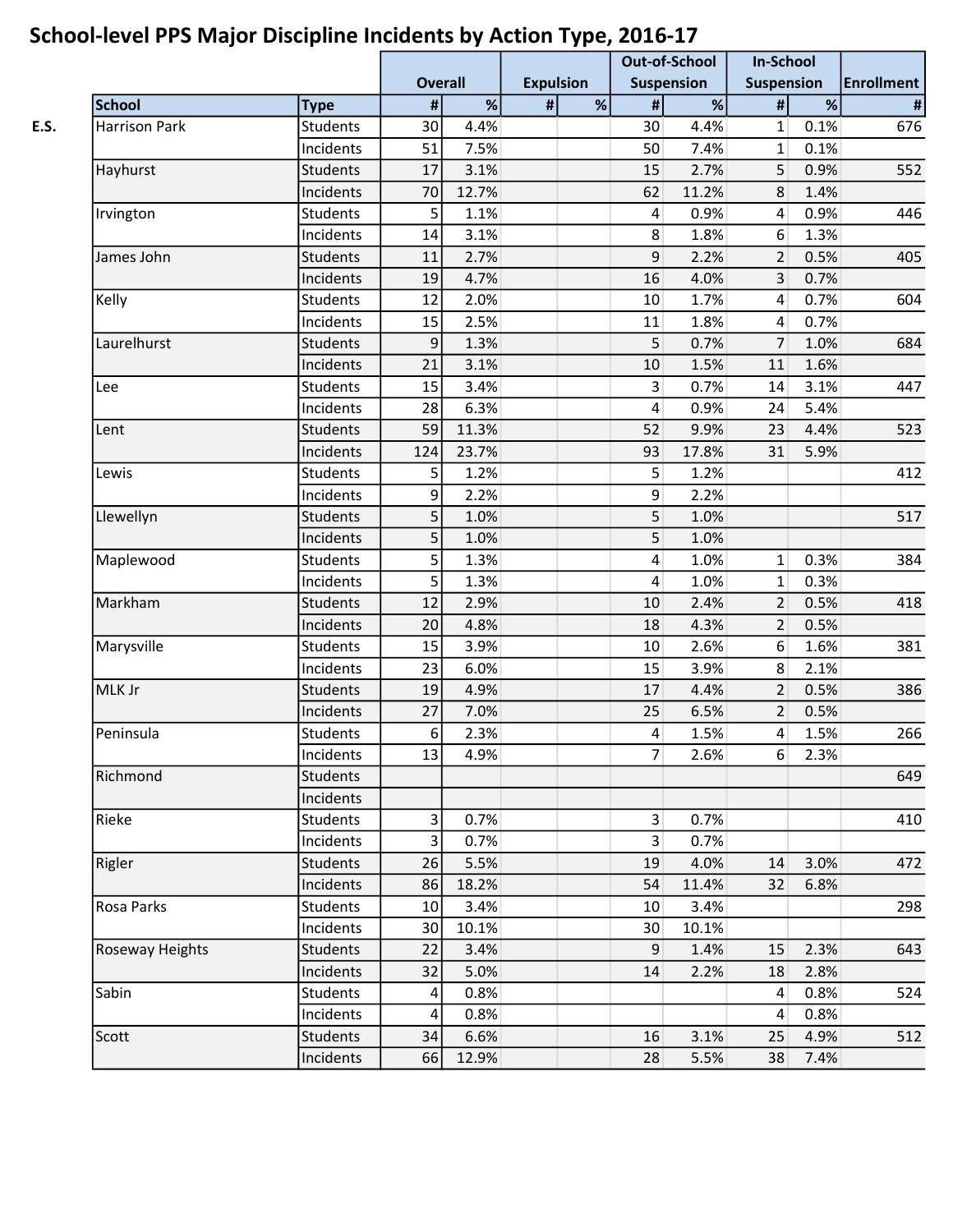|                         |                              |                |                 |                  |      | <b>Out-of-School</b>  |              | <b>In-School</b>  |              |                   |
|-------------------------|------------------------------|----------------|-----------------|------------------|------|-----------------------|--------------|-------------------|--------------|-------------------|
|                         |                              | <b>Overall</b> |                 | <b>Expulsion</b> |      | <b>Suspension</b>     |              | <b>Suspension</b> |              | <b>Enrollment</b> |
| <b>School</b>           | <b>Type</b>                  | $\pmb{\#}$     | $\overline{\%}$ | $\#$             | %    | $\pmb{\#}$            | $\%$         | $\Vert$           | %            | $\pmb{\sharp}$    |
| Sitton                  | Students                     | 23             | 5.7%            |                  |      | 19                    | 4.7%         | $\overline{7}$    | 1.7%         | 401               |
|                         | Incidents                    | 48             | 12.0%           |                  |      | 41                    | 10.2%        | $\overline{7}$    | 1.7%         |                   |
| Skyline                 | <b>Students</b>              | 5              | 1.7%            |                  |      | $\overline{2}$        | 0.7%         | 4                 | 1.3%         | 300               |
|                         | Incidents                    | 11             | 3.7%            |                  |      | 7                     | 2.3%         | 4                 | 1.3%         |                   |
| Stephenson              | <b>Students</b>              | 3              | 0.9%            |                  |      | $\overline{2}$        | 0.6%         | $\mathbf{1}$      | 0.3%         | 340               |
|                         | Incidents                    | 3              | 0.9%            |                  |      | $\overline{2}$        | 0.6%         | $\mathbf{1}$      | 0.3%         |                   |
| Sunnyside Environmental | <b>Students</b>              | 15             | 2.5%            |                  |      | 12                    | 2.0%         | 5                 | 0.8%         | 602               |
|                         | Incidents                    | 20             | 3.3%            |                  |      | 14                    | 2.3%         | 6                 | 1.0%         |                   |
| Vernon                  | <b>Students</b>              | $\overline{7}$ | 1.5%            |                  |      | $\overline{7}$        | 1.5%         |                   |              | 471               |
|                         | Incidents                    | 10             | 2.1%            |                  |      | 10                    | 2.1%         |                   |              |                   |
| Vestal                  | <b>Students</b>              | 63             | 16.5%           |                  |      | 53                    | 13.9%        | 28                | 7.3%         | 381               |
|                         | Incidents                    | 139            | 36.5%           |                  |      | 93                    | 24.4%        | 46                | 12.1%        |                   |
| Whitman                 | Students                     | 8              | 2.8%            |                  |      | $\overline{7}$        | 2.4%         | 5                 | 1.7%         | 287               |
|                         | Incidents                    | 22             | 7.7%            |                  |      | 15                    | 5.2%         | $\overline{7}$    | 2.4%         |                   |
| Winterhaven             | <b>Students</b>              | $\sqrt{4}$     | 1.1%            |                  |      |                       |              | $\overline{4}$    | 1.1%         | 353               |
|                         | Incidents                    | 5              | 1.4%            |                  |      |                       |              | 5                 | 1.4%         |                   |
| Woodlawn                | <b>Students</b>              | 12             | 3.5%            |                  |      | 9 <sup>1</sup>        | 2.6%         | 5                 | 1.5%         | 342               |
|                         | Incidents                    | 19             | 5.6%            |                  |      | 11                    | 3.2%         | 8                 | 2.3%         |                   |
| Woodmere                | <b>Students</b>              | 8              | 2.6%            |                  |      | 8                     | 2.6%         | 5                 | 1.7%         | 303               |
|                         | Incidents                    | 30             | 9.9%            |                  |      | 18                    | 5.9%         | 12                | 4.0%         |                   |
| Woodstock               | <b>Students</b>              | $\,8\,$        | 1.5%            |                  |      | 5 <sup>1</sup>        | 0.9%         | $\overline{3}$    | 0.6%         | 527               |
|                         | Incidents                    | 25             | 4.7%            |                  |      | 22                    | 4.2%         | $\overline{3}$    | 0.6%         |                   |
| <b>Total</b>            | <b>Students</b>              | 813            | 3.1%            | $\mathbf{1}$     | 0.0% | 588                   | 2.2%         | 374               | 1.4%         | 26,620            |
|                         | <b>Incidents</b>             | 1,644          | 6.2%            | $\mathbf{1}$     | 0.0% | 1,101                 | 4.1%         | 542               | 2.0%         |                   |
| Beaumont                | <b>Students</b>              | 18             | 3.2%            | 1                | 0.2% | 14                    | 2.5%         | 5                 | 0.9%         | 569               |
|                         | Incidents                    | 26             | 4.6%            | $\mathbf{1}$     | 0.2% | 20                    | 3.5%         | 5 <sup>1</sup>    | 0.9%         |                   |
| da Vinci                | <b>Students</b>              | $\overline{3}$ | 0.7%            |                  |      | $\overline{3}$        | 0.7%         |                   |              | 461               |
|                         | Incidents                    | 4              | 0.9%            |                  |      | $\overline{4}$        | 0.9%         |                   |              |                   |
| George                  | Students                     | 43             | 11.9%           |                  |      | 35                    | 9.7%         | 16                | 4.4%         | 360               |
|                         | Incidents                    | 70             | 19.4%           |                  |      | 53                    | 14.7%        | 17                | 4.7%         |                   |
| Gray                    | Students                     | 14             | 2.6%            |                  |      | 14                    | 2.6%         |                   |              | 546               |
|                         | Incidents                    | 19             | 3.5%            |                  |      | 19                    | 3.5%         |                   |              |                   |
| Hosford                 | Students                     | 30             | 4.8%            |                  |      | 28                    | 4.4%         | $\overline{2}$    | 0.3%         | 631               |
|                         | Incidents                    | 46             | 7.3%            |                  |      | 44                    | 7.0%         | 2 <sup>1</sup>    | 0.3%         |                   |
| Jackson                 | <b>Students</b>              | 14             | 2.3%            |                  |      | 9                     | 1.5%         | 7 <sup>1</sup>    | 1.2%         | 597               |
|                         | Incidents                    | 18             | 3.0%            |                  |      | 10                    | 1.7%         | 8                 | 1.3%         |                   |
| Lane                    | <b>Students</b>              | 34             | 7.7%            |                  |      | 28                    | 6.3%         | 11                | 2.5%         | 443               |
|                         | Incidents                    | 65             | 14.7%           |                  |      | 52                    | 11.7%        | 13                | 2.9%         |                   |
| Mt Tabor                | <b>Students</b>              | 15             | 2.1%            |                  |      | 6                     | 0.8%         | 11                | 1.5%         | 730               |
|                         | Incidents                    | 17             | 2.3%            |                  |      | 6                     | 0.8%         | 11                | 1.5%         |                   |
|                         |                              |                |                 |                  |      |                       | 6.1%         |                   | 4.0%         | 626               |
|                         |                              |                |                 |                  |      | 38                    |              | 25                |              |                   |
| Ockley Green            | <b>Students</b>              | 52             | 8.3%            |                  |      |                       |              |                   |              |                   |
|                         | Incidents                    | 91             | 14.5%           |                  |      | 61                    | 9.7%         | 30                | 4.8%         |                   |
| Sellwood                | <b>Students</b>              | 11             | 1.9%            |                  |      | 8                     | 1.4%         | 3 <sup>1</sup>    | 0.5%         | 583               |
|                         | Incidents                    | 12             | 2.1%            |                  |      | $\overline{9}$        | 1.5%         | 3                 | 0.5%         |                   |
| West Sylvan             | <b>Students</b>              | 25             | 2.7%            |                  |      | 6 <sup>1</sup>        | 0.7%         | 20                | 2.2%         | 911               |
| <b>Total</b>            | Incidents<br><b>Students</b> | 28<br>258      | 3.1%<br>4.0%    | $\mathbf{1}$     | 0.0% | 8 <sup>1</sup><br>188 | 0.9%<br>2.9% | 20<br>100         | 2.2%<br>1.5% | 6,457             |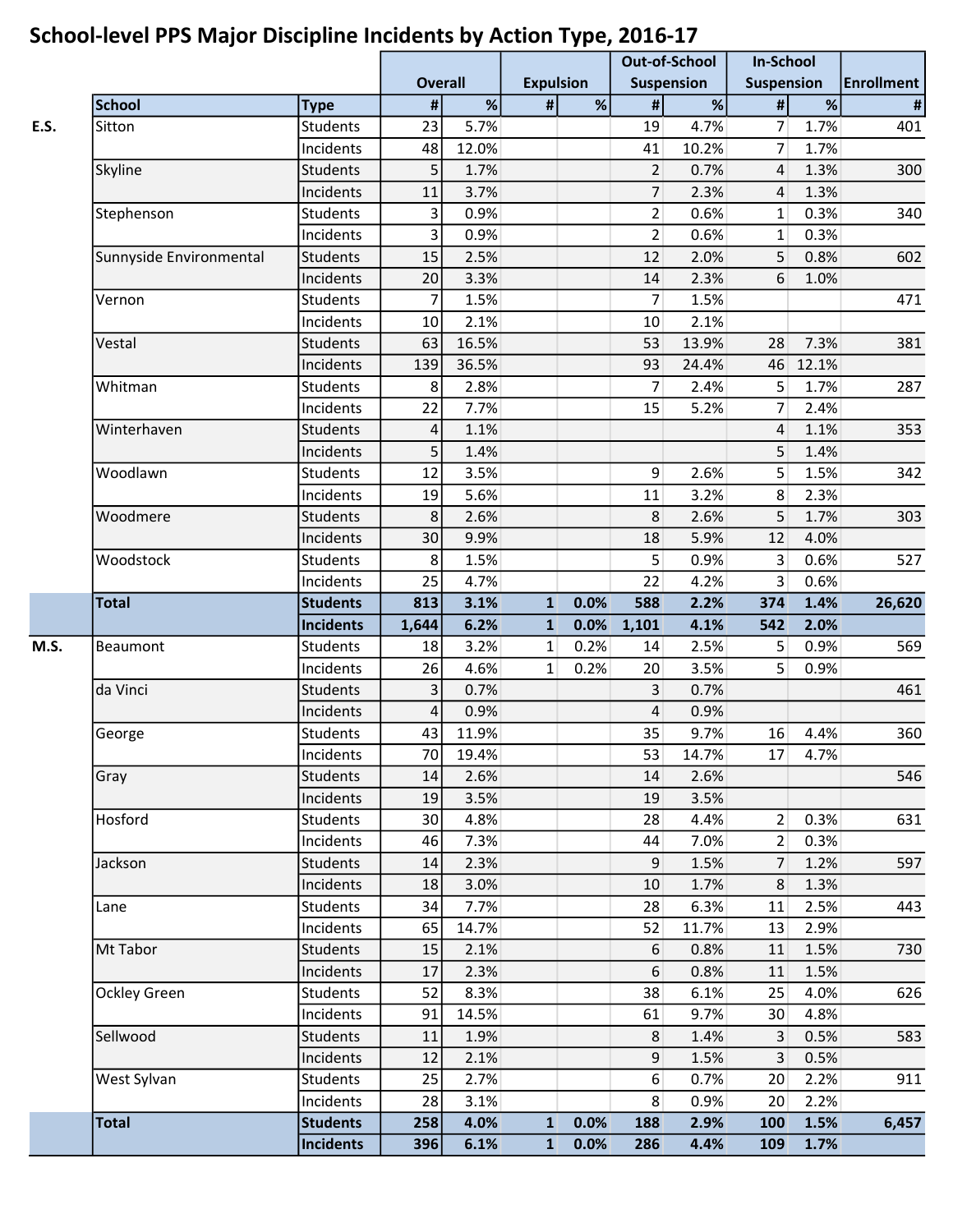| <b>Overall</b><br><b>Expulsion</b><br><b>Suspension</b><br><b>Suspension</b><br><b>Enrollment</b><br>%<br>$\%$<br>$\#$<br>%<br>$\pmb{\#}$<br>%<br>$\Vert$<br><b>School</b><br>#<br>$\pmb{\#}$<br><b>Type</b><br>25<br>2.5%<br>0.1%<br>2.1%<br>5<br>0.5%<br>$\mathbf{1}$<br>21<br>H.S.<br>Students<br>994<br>Benson<br>29<br>5 <sup>1</sup><br>0.5%<br>2.9%<br>$\mathbf{1}$<br>0.1%<br>23<br>2.3%<br>Incidents<br>25<br>Cleveland<br>0.1%<br>5<br><b>Students</b><br>1.6%<br>$\overline{2}$<br>21<br>1.3%<br>0.3%<br>1,609<br>33<br>5<br>2.1%<br>$\overline{2}$<br>0.1%<br>26<br>1.6%<br>0.3%<br>Incidents<br>Franklin<br>43<br>2.7%<br>$\overline{3}$<br>0.2%<br>2.6%<br>1,612<br>Students<br>42<br>59<br>3.7%<br>0.2%<br>Incidents<br>3<br>56<br>3.5%<br>$\overline{2}$<br>3 <sup>1</sup><br>0.2%<br><b>Students</b><br>30<br>2.0%<br>0.1%<br>1.8%<br>1,476<br>27<br>Grant<br>33<br>2.2%<br>0.1%<br>1.9%<br>$\overline{3}$<br>0.2%<br>Incidents<br>$\overline{2}$<br>28<br>Jefferson<br>48<br>8.1%<br>0.2%<br>590<br>Students<br>$\mathbf{1}$<br>48<br>8.1%<br>10.3%<br>0.2%<br>10.2%<br>61<br>$\mathbf{1}$<br>Incidents<br>60<br>Lincoln<br>15<br>0.8%<br>2<br>0.1%<br>Students<br>0.9%<br>1,703<br>13<br>17<br>1.0%<br>Incidents<br>15<br>0.9%<br>$\overline{2}$<br>0.1%<br>4.1%<br>Madison<br>Students<br>44<br>$\mathbf{1}$<br>0.1%<br>44<br>4.1%<br>1,070<br>5.8%<br>62<br>$\mathbf{1}$<br>0.1%<br>5.7%<br>Incidents<br>61<br>Roosevelt<br>46<br>5.2%<br>3<br>0.3%<br>5.0%<br>$\overline{2}$<br>0.2%<br>881<br>Students<br>44<br>65<br>0.2%<br>Incidents<br>7.4%<br>3<br>0.3%<br>6.8%<br>2<br>60<br>Wilson<br>39<br>2.8%<br>$\overline{2}$<br>0.1%<br>2.6%<br>$1\vert$<br>0.1%<br>Students<br>37<br>1,413<br>53<br>3.8%<br>3.5%<br>0.1%<br>Incidents<br>$\overline{2}$<br>0.1%<br>50<br>$\mathbf{1}$<br><b>Total</b><br><b>Students</b><br>315<br>2.8%<br>0.1%<br>0.2%<br>11,348<br>15<br>297<br>2.6%<br>18<br>412<br>3.6%<br>0.1%<br>3.3%<br>18<br>0.2%<br><b>Incidents</b><br>15<br>379<br>Alt.<br><b>ACCESS</b><br>0.9%<br>0.3%<br>352<br><b>Students</b><br>3<br>0.6%<br>2<br>$\mathbf{1}$<br>$\overline{3}$<br>Incidents<br>0.9%<br>0.6%<br>0.3%<br>2<br>1<br>Alliance **<br>35<br>1.5%<br>0.5%<br>199<br>17.6%<br>3<br>16.6%<br>$\mathbf{1}$<br><b>Students</b><br>33<br>57<br>0.5%<br>28.6%<br>3<br>53<br>26.6%<br>Incidents<br>1.5%<br>$\mathbf{1}$<br>427<br>Metro. Learning Center<br>2.3%<br>6<br>1.4%<br>5 <sup>1</sup><br>1.2%<br><b>Students</b><br>10<br>3.3%<br>7<br>$\overline{7}$<br>1.6%<br>1.6%<br>Incidents<br>14<br>3.6%<br>$\mathbf{1}$<br>28<br>Portland International Scholars Students<br>3.6%<br>$\mathbf{1}$<br>$\mathbf{1}$<br>$\mathbf{1}$<br>Incidents<br>3.6%<br>3.6%<br><b>Total</b><br>49<br>4.9%<br>3 <sup>1</sup><br>0.3%<br>42<br>4.2%<br>7 <sup>1</sup><br>0.7%<br>1,006<br><b>Students</b><br><b>Incidents</b><br>75<br>7.5%<br>0.3%<br>6.3%<br>3 <sup>1</sup><br>63<br>9<br>0.9%<br><b>CBO</b><br>Mt Scott Park Learning Ctr<br><b>Students</b><br>51<br>32.1%<br>32.1%<br>159<br>51<br>47.2%<br>47.2%<br>Incidents<br>75<br>75<br>NAYA Early College Academy<br>59<br><b>Students</b><br>16.9%<br>11.9%<br>$\vert$<br>6.8%<br>10<br>7<br>Incidents<br>23.7%<br>8<br>13.6%<br>6 10.2%<br>14<br>Open School North<br><b>Students</b><br>45<br>Incidents<br><b>Rosemary Anderson</b><br><b>Students</b><br>221<br>Incidents<br>27<br>SE Works<br><b>Students</b><br>Incidents<br>23<br><b>Youth Builders</b><br>Students<br>Incidents<br>Youth Progress Association<br><b>Students</b><br>31<br>Incidents<br><b>Total</b><br>10.8%<br>10.3%<br>0.7%<br><b>Students</b><br>61<br>58<br>$\overline{\mathbf{4}}$<br>565<br><b>Incidents</b><br>89<br>15.8%<br>83<br>14.7%<br>$6\phantom{1}$<br>1.1% |  |  |  | $\mathbf{r}$ | <b>Out-of-School</b> | <b>In-School</b> |  |
|----------------------------------------------------------------------------------------------------------------------------------------------------------------------------------------------------------------------------------------------------------------------------------------------------------------------------------------------------------------------------------------------------------------------------------------------------------------------------------------------------------------------------------------------------------------------------------------------------------------------------------------------------------------------------------------------------------------------------------------------------------------------------------------------------------------------------------------------------------------------------------------------------------------------------------------------------------------------------------------------------------------------------------------------------------------------------------------------------------------------------------------------------------------------------------------------------------------------------------------------------------------------------------------------------------------------------------------------------------------------------------------------------------------------------------------------------------------------------------------------------------------------------------------------------------------------------------------------------------------------------------------------------------------------------------------------------------------------------------------------------------------------------------------------------------------------------------------------------------------------------------------------------------------------------------------------------------------------------------------------------------------------------------------------------------------------------------------------------------------------------------------------------------------------------------------------------------------------------------------------------------------------------------------------------------------------------------------------------------------------------------------------------------------------------------------------------------------------------------------------------------------------------------------------------------------------------------------------------------------------------------------------------------------------------------------------------------------------------------------------------------------------------------------------------------------------------------------------------------------------------------------------------------------------------------------------------------------------------------------------------------------------------------------------------------------------------------------------------------------------------------------------------------------------------------------------------------------------------------------------------------------------------------------------------------------------------------------------------------------------------------------------------------------------------------------------------------------------------------------------------------------------------------------------------------------------------------------------------------------------------------------------------------------------------------------------------------------------------------------------|--|--|--|--------------|----------------------|------------------|--|
|                                                                                                                                                                                                                                                                                                                                                                                                                                                                                                                                                                                                                                                                                                                                                                                                                                                                                                                                                                                                                                                                                                                                                                                                                                                                                                                                                                                                                                                                                                                                                                                                                                                                                                                                                                                                                                                                                                                                                                                                                                                                                                                                                                                                                                                                                                                                                                                                                                                                                                                                                                                                                                                                                                                                                                                                                                                                                                                                                                                                                                                                                                                                                                                                                                                                                                                                                                                                                                                                                                                                                                                                                                                                                                                                              |  |  |  |              |                      |                  |  |
|                                                                                                                                                                                                                                                                                                                                                                                                                                                                                                                                                                                                                                                                                                                                                                                                                                                                                                                                                                                                                                                                                                                                                                                                                                                                                                                                                                                                                                                                                                                                                                                                                                                                                                                                                                                                                                                                                                                                                                                                                                                                                                                                                                                                                                                                                                                                                                                                                                                                                                                                                                                                                                                                                                                                                                                                                                                                                                                                                                                                                                                                                                                                                                                                                                                                                                                                                                                                                                                                                                                                                                                                                                                                                                                                              |  |  |  |              |                      |                  |  |
|                                                                                                                                                                                                                                                                                                                                                                                                                                                                                                                                                                                                                                                                                                                                                                                                                                                                                                                                                                                                                                                                                                                                                                                                                                                                                                                                                                                                                                                                                                                                                                                                                                                                                                                                                                                                                                                                                                                                                                                                                                                                                                                                                                                                                                                                                                                                                                                                                                                                                                                                                                                                                                                                                                                                                                                                                                                                                                                                                                                                                                                                                                                                                                                                                                                                                                                                                                                                                                                                                                                                                                                                                                                                                                                                              |  |  |  |              |                      |                  |  |
|                                                                                                                                                                                                                                                                                                                                                                                                                                                                                                                                                                                                                                                                                                                                                                                                                                                                                                                                                                                                                                                                                                                                                                                                                                                                                                                                                                                                                                                                                                                                                                                                                                                                                                                                                                                                                                                                                                                                                                                                                                                                                                                                                                                                                                                                                                                                                                                                                                                                                                                                                                                                                                                                                                                                                                                                                                                                                                                                                                                                                                                                                                                                                                                                                                                                                                                                                                                                                                                                                                                                                                                                                                                                                                                                              |  |  |  |              |                      |                  |  |
|                                                                                                                                                                                                                                                                                                                                                                                                                                                                                                                                                                                                                                                                                                                                                                                                                                                                                                                                                                                                                                                                                                                                                                                                                                                                                                                                                                                                                                                                                                                                                                                                                                                                                                                                                                                                                                                                                                                                                                                                                                                                                                                                                                                                                                                                                                                                                                                                                                                                                                                                                                                                                                                                                                                                                                                                                                                                                                                                                                                                                                                                                                                                                                                                                                                                                                                                                                                                                                                                                                                                                                                                                                                                                                                                              |  |  |  |              |                      |                  |  |
|                                                                                                                                                                                                                                                                                                                                                                                                                                                                                                                                                                                                                                                                                                                                                                                                                                                                                                                                                                                                                                                                                                                                                                                                                                                                                                                                                                                                                                                                                                                                                                                                                                                                                                                                                                                                                                                                                                                                                                                                                                                                                                                                                                                                                                                                                                                                                                                                                                                                                                                                                                                                                                                                                                                                                                                                                                                                                                                                                                                                                                                                                                                                                                                                                                                                                                                                                                                                                                                                                                                                                                                                                                                                                                                                              |  |  |  |              |                      |                  |  |
|                                                                                                                                                                                                                                                                                                                                                                                                                                                                                                                                                                                                                                                                                                                                                                                                                                                                                                                                                                                                                                                                                                                                                                                                                                                                                                                                                                                                                                                                                                                                                                                                                                                                                                                                                                                                                                                                                                                                                                                                                                                                                                                                                                                                                                                                                                                                                                                                                                                                                                                                                                                                                                                                                                                                                                                                                                                                                                                                                                                                                                                                                                                                                                                                                                                                                                                                                                                                                                                                                                                                                                                                                                                                                                                                              |  |  |  |              |                      |                  |  |
|                                                                                                                                                                                                                                                                                                                                                                                                                                                                                                                                                                                                                                                                                                                                                                                                                                                                                                                                                                                                                                                                                                                                                                                                                                                                                                                                                                                                                                                                                                                                                                                                                                                                                                                                                                                                                                                                                                                                                                                                                                                                                                                                                                                                                                                                                                                                                                                                                                                                                                                                                                                                                                                                                                                                                                                                                                                                                                                                                                                                                                                                                                                                                                                                                                                                                                                                                                                                                                                                                                                                                                                                                                                                                                                                              |  |  |  |              |                      |                  |  |
|                                                                                                                                                                                                                                                                                                                                                                                                                                                                                                                                                                                                                                                                                                                                                                                                                                                                                                                                                                                                                                                                                                                                                                                                                                                                                                                                                                                                                                                                                                                                                                                                                                                                                                                                                                                                                                                                                                                                                                                                                                                                                                                                                                                                                                                                                                                                                                                                                                                                                                                                                                                                                                                                                                                                                                                                                                                                                                                                                                                                                                                                                                                                                                                                                                                                                                                                                                                                                                                                                                                                                                                                                                                                                                                                              |  |  |  |              |                      |                  |  |
|                                                                                                                                                                                                                                                                                                                                                                                                                                                                                                                                                                                                                                                                                                                                                                                                                                                                                                                                                                                                                                                                                                                                                                                                                                                                                                                                                                                                                                                                                                                                                                                                                                                                                                                                                                                                                                                                                                                                                                                                                                                                                                                                                                                                                                                                                                                                                                                                                                                                                                                                                                                                                                                                                                                                                                                                                                                                                                                                                                                                                                                                                                                                                                                                                                                                                                                                                                                                                                                                                                                                                                                                                                                                                                                                              |  |  |  |              |                      |                  |  |
|                                                                                                                                                                                                                                                                                                                                                                                                                                                                                                                                                                                                                                                                                                                                                                                                                                                                                                                                                                                                                                                                                                                                                                                                                                                                                                                                                                                                                                                                                                                                                                                                                                                                                                                                                                                                                                                                                                                                                                                                                                                                                                                                                                                                                                                                                                                                                                                                                                                                                                                                                                                                                                                                                                                                                                                                                                                                                                                                                                                                                                                                                                                                                                                                                                                                                                                                                                                                                                                                                                                                                                                                                                                                                                                                              |  |  |  |              |                      |                  |  |
|                                                                                                                                                                                                                                                                                                                                                                                                                                                                                                                                                                                                                                                                                                                                                                                                                                                                                                                                                                                                                                                                                                                                                                                                                                                                                                                                                                                                                                                                                                                                                                                                                                                                                                                                                                                                                                                                                                                                                                                                                                                                                                                                                                                                                                                                                                                                                                                                                                                                                                                                                                                                                                                                                                                                                                                                                                                                                                                                                                                                                                                                                                                                                                                                                                                                                                                                                                                                                                                                                                                                                                                                                                                                                                                                              |  |  |  |              |                      |                  |  |
|                                                                                                                                                                                                                                                                                                                                                                                                                                                                                                                                                                                                                                                                                                                                                                                                                                                                                                                                                                                                                                                                                                                                                                                                                                                                                                                                                                                                                                                                                                                                                                                                                                                                                                                                                                                                                                                                                                                                                                                                                                                                                                                                                                                                                                                                                                                                                                                                                                                                                                                                                                                                                                                                                                                                                                                                                                                                                                                                                                                                                                                                                                                                                                                                                                                                                                                                                                                                                                                                                                                                                                                                                                                                                                                                              |  |  |  |              |                      |                  |  |
|                                                                                                                                                                                                                                                                                                                                                                                                                                                                                                                                                                                                                                                                                                                                                                                                                                                                                                                                                                                                                                                                                                                                                                                                                                                                                                                                                                                                                                                                                                                                                                                                                                                                                                                                                                                                                                                                                                                                                                                                                                                                                                                                                                                                                                                                                                                                                                                                                                                                                                                                                                                                                                                                                                                                                                                                                                                                                                                                                                                                                                                                                                                                                                                                                                                                                                                                                                                                                                                                                                                                                                                                                                                                                                                                              |  |  |  |              |                      |                  |  |
|                                                                                                                                                                                                                                                                                                                                                                                                                                                                                                                                                                                                                                                                                                                                                                                                                                                                                                                                                                                                                                                                                                                                                                                                                                                                                                                                                                                                                                                                                                                                                                                                                                                                                                                                                                                                                                                                                                                                                                                                                                                                                                                                                                                                                                                                                                                                                                                                                                                                                                                                                                                                                                                                                                                                                                                                                                                                                                                                                                                                                                                                                                                                                                                                                                                                                                                                                                                                                                                                                                                                                                                                                                                                                                                                              |  |  |  |              |                      |                  |  |
|                                                                                                                                                                                                                                                                                                                                                                                                                                                                                                                                                                                                                                                                                                                                                                                                                                                                                                                                                                                                                                                                                                                                                                                                                                                                                                                                                                                                                                                                                                                                                                                                                                                                                                                                                                                                                                                                                                                                                                                                                                                                                                                                                                                                                                                                                                                                                                                                                                                                                                                                                                                                                                                                                                                                                                                                                                                                                                                                                                                                                                                                                                                                                                                                                                                                                                                                                                                                                                                                                                                                                                                                                                                                                                                                              |  |  |  |              |                      |                  |  |
|                                                                                                                                                                                                                                                                                                                                                                                                                                                                                                                                                                                                                                                                                                                                                                                                                                                                                                                                                                                                                                                                                                                                                                                                                                                                                                                                                                                                                                                                                                                                                                                                                                                                                                                                                                                                                                                                                                                                                                                                                                                                                                                                                                                                                                                                                                                                                                                                                                                                                                                                                                                                                                                                                                                                                                                                                                                                                                                                                                                                                                                                                                                                                                                                                                                                                                                                                                                                                                                                                                                                                                                                                                                                                                                                              |  |  |  |              |                      |                  |  |
|                                                                                                                                                                                                                                                                                                                                                                                                                                                                                                                                                                                                                                                                                                                                                                                                                                                                                                                                                                                                                                                                                                                                                                                                                                                                                                                                                                                                                                                                                                                                                                                                                                                                                                                                                                                                                                                                                                                                                                                                                                                                                                                                                                                                                                                                                                                                                                                                                                                                                                                                                                                                                                                                                                                                                                                                                                                                                                                                                                                                                                                                                                                                                                                                                                                                                                                                                                                                                                                                                                                                                                                                                                                                                                                                              |  |  |  |              |                      |                  |  |
|                                                                                                                                                                                                                                                                                                                                                                                                                                                                                                                                                                                                                                                                                                                                                                                                                                                                                                                                                                                                                                                                                                                                                                                                                                                                                                                                                                                                                                                                                                                                                                                                                                                                                                                                                                                                                                                                                                                                                                                                                                                                                                                                                                                                                                                                                                                                                                                                                                                                                                                                                                                                                                                                                                                                                                                                                                                                                                                                                                                                                                                                                                                                                                                                                                                                                                                                                                                                                                                                                                                                                                                                                                                                                                                                              |  |  |  |              |                      |                  |  |
|                                                                                                                                                                                                                                                                                                                                                                                                                                                                                                                                                                                                                                                                                                                                                                                                                                                                                                                                                                                                                                                                                                                                                                                                                                                                                                                                                                                                                                                                                                                                                                                                                                                                                                                                                                                                                                                                                                                                                                                                                                                                                                                                                                                                                                                                                                                                                                                                                                                                                                                                                                                                                                                                                                                                                                                                                                                                                                                                                                                                                                                                                                                                                                                                                                                                                                                                                                                                                                                                                                                                                                                                                                                                                                                                              |  |  |  |              |                      |                  |  |
|                                                                                                                                                                                                                                                                                                                                                                                                                                                                                                                                                                                                                                                                                                                                                                                                                                                                                                                                                                                                                                                                                                                                                                                                                                                                                                                                                                                                                                                                                                                                                                                                                                                                                                                                                                                                                                                                                                                                                                                                                                                                                                                                                                                                                                                                                                                                                                                                                                                                                                                                                                                                                                                                                                                                                                                                                                                                                                                                                                                                                                                                                                                                                                                                                                                                                                                                                                                                                                                                                                                                                                                                                                                                                                                                              |  |  |  |              |                      |                  |  |
|                                                                                                                                                                                                                                                                                                                                                                                                                                                                                                                                                                                                                                                                                                                                                                                                                                                                                                                                                                                                                                                                                                                                                                                                                                                                                                                                                                                                                                                                                                                                                                                                                                                                                                                                                                                                                                                                                                                                                                                                                                                                                                                                                                                                                                                                                                                                                                                                                                                                                                                                                                                                                                                                                                                                                                                                                                                                                                                                                                                                                                                                                                                                                                                                                                                                                                                                                                                                                                                                                                                                                                                                                                                                                                                                              |  |  |  |              |                      |                  |  |
|                                                                                                                                                                                                                                                                                                                                                                                                                                                                                                                                                                                                                                                                                                                                                                                                                                                                                                                                                                                                                                                                                                                                                                                                                                                                                                                                                                                                                                                                                                                                                                                                                                                                                                                                                                                                                                                                                                                                                                                                                                                                                                                                                                                                                                                                                                                                                                                                                                                                                                                                                                                                                                                                                                                                                                                                                                                                                                                                                                                                                                                                                                                                                                                                                                                                                                                                                                                                                                                                                                                                                                                                                                                                                                                                              |  |  |  |              |                      |                  |  |
|                                                                                                                                                                                                                                                                                                                                                                                                                                                                                                                                                                                                                                                                                                                                                                                                                                                                                                                                                                                                                                                                                                                                                                                                                                                                                                                                                                                                                                                                                                                                                                                                                                                                                                                                                                                                                                                                                                                                                                                                                                                                                                                                                                                                                                                                                                                                                                                                                                                                                                                                                                                                                                                                                                                                                                                                                                                                                                                                                                                                                                                                                                                                                                                                                                                                                                                                                                                                                                                                                                                                                                                                                                                                                                                                              |  |  |  |              |                      |                  |  |
|                                                                                                                                                                                                                                                                                                                                                                                                                                                                                                                                                                                                                                                                                                                                                                                                                                                                                                                                                                                                                                                                                                                                                                                                                                                                                                                                                                                                                                                                                                                                                                                                                                                                                                                                                                                                                                                                                                                                                                                                                                                                                                                                                                                                                                                                                                                                                                                                                                                                                                                                                                                                                                                                                                                                                                                                                                                                                                                                                                                                                                                                                                                                                                                                                                                                                                                                                                                                                                                                                                                                                                                                                                                                                                                                              |  |  |  |              |                      |                  |  |
|                                                                                                                                                                                                                                                                                                                                                                                                                                                                                                                                                                                                                                                                                                                                                                                                                                                                                                                                                                                                                                                                                                                                                                                                                                                                                                                                                                                                                                                                                                                                                                                                                                                                                                                                                                                                                                                                                                                                                                                                                                                                                                                                                                                                                                                                                                                                                                                                                                                                                                                                                                                                                                                                                                                                                                                                                                                                                                                                                                                                                                                                                                                                                                                                                                                                                                                                                                                                                                                                                                                                                                                                                                                                                                                                              |  |  |  |              |                      |                  |  |
|                                                                                                                                                                                                                                                                                                                                                                                                                                                                                                                                                                                                                                                                                                                                                                                                                                                                                                                                                                                                                                                                                                                                                                                                                                                                                                                                                                                                                                                                                                                                                                                                                                                                                                                                                                                                                                                                                                                                                                                                                                                                                                                                                                                                                                                                                                                                                                                                                                                                                                                                                                                                                                                                                                                                                                                                                                                                                                                                                                                                                                                                                                                                                                                                                                                                                                                                                                                                                                                                                                                                                                                                                                                                                                                                              |  |  |  |              |                      |                  |  |
|                                                                                                                                                                                                                                                                                                                                                                                                                                                                                                                                                                                                                                                                                                                                                                                                                                                                                                                                                                                                                                                                                                                                                                                                                                                                                                                                                                                                                                                                                                                                                                                                                                                                                                                                                                                                                                                                                                                                                                                                                                                                                                                                                                                                                                                                                                                                                                                                                                                                                                                                                                                                                                                                                                                                                                                                                                                                                                                                                                                                                                                                                                                                                                                                                                                                                                                                                                                                                                                                                                                                                                                                                                                                                                                                              |  |  |  |              |                      |                  |  |
|                                                                                                                                                                                                                                                                                                                                                                                                                                                                                                                                                                                                                                                                                                                                                                                                                                                                                                                                                                                                                                                                                                                                                                                                                                                                                                                                                                                                                                                                                                                                                                                                                                                                                                                                                                                                                                                                                                                                                                                                                                                                                                                                                                                                                                                                                                                                                                                                                                                                                                                                                                                                                                                                                                                                                                                                                                                                                                                                                                                                                                                                                                                                                                                                                                                                                                                                                                                                                                                                                                                                                                                                                                                                                                                                              |  |  |  |              |                      |                  |  |
|                                                                                                                                                                                                                                                                                                                                                                                                                                                                                                                                                                                                                                                                                                                                                                                                                                                                                                                                                                                                                                                                                                                                                                                                                                                                                                                                                                                                                                                                                                                                                                                                                                                                                                                                                                                                                                                                                                                                                                                                                                                                                                                                                                                                                                                                                                                                                                                                                                                                                                                                                                                                                                                                                                                                                                                                                                                                                                                                                                                                                                                                                                                                                                                                                                                                                                                                                                                                                                                                                                                                                                                                                                                                                                                                              |  |  |  |              |                      |                  |  |
|                                                                                                                                                                                                                                                                                                                                                                                                                                                                                                                                                                                                                                                                                                                                                                                                                                                                                                                                                                                                                                                                                                                                                                                                                                                                                                                                                                                                                                                                                                                                                                                                                                                                                                                                                                                                                                                                                                                                                                                                                                                                                                                                                                                                                                                                                                                                                                                                                                                                                                                                                                                                                                                                                                                                                                                                                                                                                                                                                                                                                                                                                                                                                                                                                                                                                                                                                                                                                                                                                                                                                                                                                                                                                                                                              |  |  |  |              |                      |                  |  |
|                                                                                                                                                                                                                                                                                                                                                                                                                                                                                                                                                                                                                                                                                                                                                                                                                                                                                                                                                                                                                                                                                                                                                                                                                                                                                                                                                                                                                                                                                                                                                                                                                                                                                                                                                                                                                                                                                                                                                                                                                                                                                                                                                                                                                                                                                                                                                                                                                                                                                                                                                                                                                                                                                                                                                                                                                                                                                                                                                                                                                                                                                                                                                                                                                                                                                                                                                                                                                                                                                                                                                                                                                                                                                                                                              |  |  |  |              |                      |                  |  |
|                                                                                                                                                                                                                                                                                                                                                                                                                                                                                                                                                                                                                                                                                                                                                                                                                                                                                                                                                                                                                                                                                                                                                                                                                                                                                                                                                                                                                                                                                                                                                                                                                                                                                                                                                                                                                                                                                                                                                                                                                                                                                                                                                                                                                                                                                                                                                                                                                                                                                                                                                                                                                                                                                                                                                                                                                                                                                                                                                                                                                                                                                                                                                                                                                                                                                                                                                                                                                                                                                                                                                                                                                                                                                                                                              |  |  |  |              |                      |                  |  |
|                                                                                                                                                                                                                                                                                                                                                                                                                                                                                                                                                                                                                                                                                                                                                                                                                                                                                                                                                                                                                                                                                                                                                                                                                                                                                                                                                                                                                                                                                                                                                                                                                                                                                                                                                                                                                                                                                                                                                                                                                                                                                                                                                                                                                                                                                                                                                                                                                                                                                                                                                                                                                                                                                                                                                                                                                                                                                                                                                                                                                                                                                                                                                                                                                                                                                                                                                                                                                                                                                                                                                                                                                                                                                                                                              |  |  |  |              |                      |                  |  |
|                                                                                                                                                                                                                                                                                                                                                                                                                                                                                                                                                                                                                                                                                                                                                                                                                                                                                                                                                                                                                                                                                                                                                                                                                                                                                                                                                                                                                                                                                                                                                                                                                                                                                                                                                                                                                                                                                                                                                                                                                                                                                                                                                                                                                                                                                                                                                                                                                                                                                                                                                                                                                                                                                                                                                                                                                                                                                                                                                                                                                                                                                                                                                                                                                                                                                                                                                                                                                                                                                                                                                                                                                                                                                                                                              |  |  |  |              |                      |                  |  |
|                                                                                                                                                                                                                                                                                                                                                                                                                                                                                                                                                                                                                                                                                                                                                                                                                                                                                                                                                                                                                                                                                                                                                                                                                                                                                                                                                                                                                                                                                                                                                                                                                                                                                                                                                                                                                                                                                                                                                                                                                                                                                                                                                                                                                                                                                                                                                                                                                                                                                                                                                                                                                                                                                                                                                                                                                                                                                                                                                                                                                                                                                                                                                                                                                                                                                                                                                                                                                                                                                                                                                                                                                                                                                                                                              |  |  |  |              |                      |                  |  |
|                                                                                                                                                                                                                                                                                                                                                                                                                                                                                                                                                                                                                                                                                                                                                                                                                                                                                                                                                                                                                                                                                                                                                                                                                                                                                                                                                                                                                                                                                                                                                                                                                                                                                                                                                                                                                                                                                                                                                                                                                                                                                                                                                                                                                                                                                                                                                                                                                                                                                                                                                                                                                                                                                                                                                                                                                                                                                                                                                                                                                                                                                                                                                                                                                                                                                                                                                                                                                                                                                                                                                                                                                                                                                                                                              |  |  |  |              |                      |                  |  |
|                                                                                                                                                                                                                                                                                                                                                                                                                                                                                                                                                                                                                                                                                                                                                                                                                                                                                                                                                                                                                                                                                                                                                                                                                                                                                                                                                                                                                                                                                                                                                                                                                                                                                                                                                                                                                                                                                                                                                                                                                                                                                                                                                                                                                                                                                                                                                                                                                                                                                                                                                                                                                                                                                                                                                                                                                                                                                                                                                                                                                                                                                                                                                                                                                                                                                                                                                                                                                                                                                                                                                                                                                                                                                                                                              |  |  |  |              |                      |                  |  |
|                                                                                                                                                                                                                                                                                                                                                                                                                                                                                                                                                                                                                                                                                                                                                                                                                                                                                                                                                                                                                                                                                                                                                                                                                                                                                                                                                                                                                                                                                                                                                                                                                                                                                                                                                                                                                                                                                                                                                                                                                                                                                                                                                                                                                                                                                                                                                                                                                                                                                                                                                                                                                                                                                                                                                                                                                                                                                                                                                                                                                                                                                                                                                                                                                                                                                                                                                                                                                                                                                                                                                                                                                                                                                                                                              |  |  |  |              |                      |                  |  |
|                                                                                                                                                                                                                                                                                                                                                                                                                                                                                                                                                                                                                                                                                                                                                                                                                                                                                                                                                                                                                                                                                                                                                                                                                                                                                                                                                                                                                                                                                                                                                                                                                                                                                                                                                                                                                                                                                                                                                                                                                                                                                                                                                                                                                                                                                                                                                                                                                                                                                                                                                                                                                                                                                                                                                                                                                                                                                                                                                                                                                                                                                                                                                                                                                                                                                                                                                                                                                                                                                                                                                                                                                                                                                                                                              |  |  |  |              |                      |                  |  |
|                                                                                                                                                                                                                                                                                                                                                                                                                                                                                                                                                                                                                                                                                                                                                                                                                                                                                                                                                                                                                                                                                                                                                                                                                                                                                                                                                                                                                                                                                                                                                                                                                                                                                                                                                                                                                                                                                                                                                                                                                                                                                                                                                                                                                                                                                                                                                                                                                                                                                                                                                                                                                                                                                                                                                                                                                                                                                                                                                                                                                                                                                                                                                                                                                                                                                                                                                                                                                                                                                                                                                                                                                                                                                                                                              |  |  |  |              |                      |                  |  |
|                                                                                                                                                                                                                                                                                                                                                                                                                                                                                                                                                                                                                                                                                                                                                                                                                                                                                                                                                                                                                                                                                                                                                                                                                                                                                                                                                                                                                                                                                                                                                                                                                                                                                                                                                                                                                                                                                                                                                                                                                                                                                                                                                                                                                                                                                                                                                                                                                                                                                                                                                                                                                                                                                                                                                                                                                                                                                                                                                                                                                                                                                                                                                                                                                                                                                                                                                                                                                                                                                                                                                                                                                                                                                                                                              |  |  |  |              |                      |                  |  |
|                                                                                                                                                                                                                                                                                                                                                                                                                                                                                                                                                                                                                                                                                                                                                                                                                                                                                                                                                                                                                                                                                                                                                                                                                                                                                                                                                                                                                                                                                                                                                                                                                                                                                                                                                                                                                                                                                                                                                                                                                                                                                                                                                                                                                                                                                                                                                                                                                                                                                                                                                                                                                                                                                                                                                                                                                                                                                                                                                                                                                                                                                                                                                                                                                                                                                                                                                                                                                                                                                                                                                                                                                                                                                                                                              |  |  |  |              |                      |                  |  |
|                                                                                                                                                                                                                                                                                                                                                                                                                                                                                                                                                                                                                                                                                                                                                                                                                                                                                                                                                                                                                                                                                                                                                                                                                                                                                                                                                                                                                                                                                                                                                                                                                                                                                                                                                                                                                                                                                                                                                                                                                                                                                                                                                                                                                                                                                                                                                                                                                                                                                                                                                                                                                                                                                                                                                                                                                                                                                                                                                                                                                                                                                                                                                                                                                                                                                                                                                                                                                                                                                                                                                                                                                                                                                                                                              |  |  |  |              |                      |                  |  |
|                                                                                                                                                                                                                                                                                                                                                                                                                                                                                                                                                                                                                                                                                                                                                                                                                                                                                                                                                                                                                                                                                                                                                                                                                                                                                                                                                                                                                                                                                                                                                                                                                                                                                                                                                                                                                                                                                                                                                                                                                                                                                                                                                                                                                                                                                                                                                                                                                                                                                                                                                                                                                                                                                                                                                                                                                                                                                                                                                                                                                                                                                                                                                                                                                                                                                                                                                                                                                                                                                                                                                                                                                                                                                                                                              |  |  |  |              |                      |                  |  |
|                                                                                                                                                                                                                                                                                                                                                                                                                                                                                                                                                                                                                                                                                                                                                                                                                                                                                                                                                                                                                                                                                                                                                                                                                                                                                                                                                                                                                                                                                                                                                                                                                                                                                                                                                                                                                                                                                                                                                                                                                                                                                                                                                                                                                                                                                                                                                                                                                                                                                                                                                                                                                                                                                                                                                                                                                                                                                                                                                                                                                                                                                                                                                                                                                                                                                                                                                                                                                                                                                                                                                                                                                                                                                                                                              |  |  |  |              |                      |                  |  |
|                                                                                                                                                                                                                                                                                                                                                                                                                                                                                                                                                                                                                                                                                                                                                                                                                                                                                                                                                                                                                                                                                                                                                                                                                                                                                                                                                                                                                                                                                                                                                                                                                                                                                                                                                                                                                                                                                                                                                                                                                                                                                                                                                                                                                                                                                                                                                                                                                                                                                                                                                                                                                                                                                                                                                                                                                                                                                                                                                                                                                                                                                                                                                                                                                                                                                                                                                                                                                                                                                                                                                                                                                                                                                                                                              |  |  |  |              |                      |                  |  |